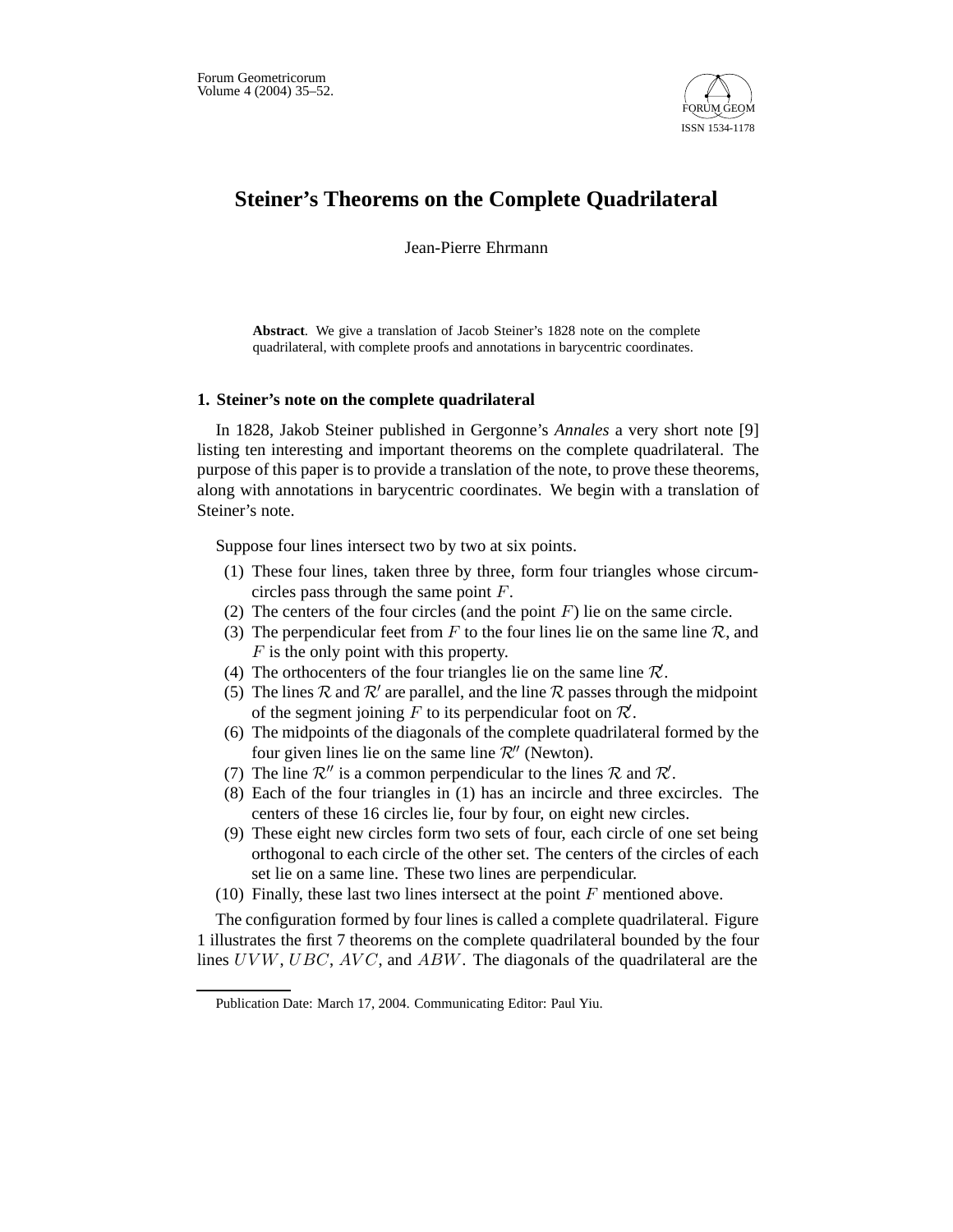segments AU, BV, CW. The four triangles ABC, AVW, BWU, and CUV are called the associated triangles of the complete quadrilateral. We denote by

- $H, H_a, H_b, H_c$  their orthocenters,
- <sup>Γ</sup>, <sup>Γ</sup>*a*, <sup>Γ</sup>*b*, <sup>Γ</sup>*<sup>c</sup>* their circumcircles, and
- $O$ ,  $O_a$ ,  $O_b$ ,  $O_c$  the corresponding circumcenters.



Figure 1.

# **2. Geometric preliminaries**

2.1*. Directed angles.* We shall make use of the notion of *directed* angles. Given two lines  $\ell$  and  $\ell'$ , the directed angle  $(\ell, \ell')$  is the angle through which  $\ell$  must be rotated in the positive direction in order to become parallel to, or to coincide with, the line  $\ell'$ . See [3, §§16–19]. It is defined modulo  $\pi$ .

Lemma 1.  $(\ell'') = (\ell, \ell') + (\ell', \ell'').$ (2) *Four noncollinear points*  $\hat{P}$ ,  $\hat{Q}$ ,  $\hat{R}$ ,  $\hat{S}$  *are concyclic if and only if*  $(PR, PS) =$  $(QR, QS)$ .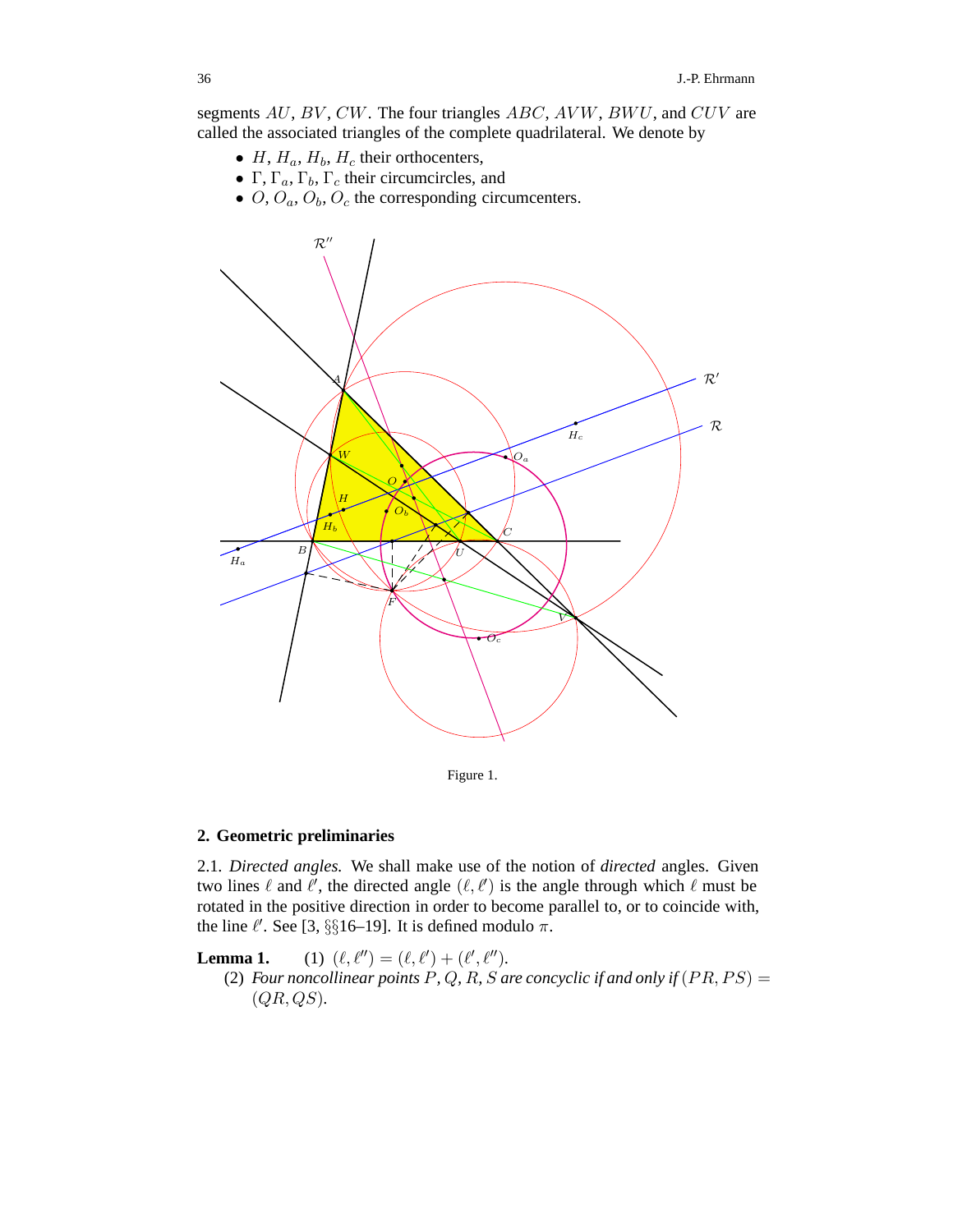2.2. Simson-Wallace lines. The pedals  $^1$  of a point M on the lines BC, CA, AB are collinear if and only if M lies on the circumcircle  $\Gamma$  of ABC. In this case, the Simson-Wallace line passes through the midpoint of the segment joining  $M$  to the orthocenter  $H$  of triangle  $ABC$ . The point  $M$  is the isogonal conjugate (with respect to triangle  $ABC$ ) of the infinite point of the direction orthogonal to its own Simson-Wallace line.



2.3*. The polar circle of a triangle.* There exists one and only one circle with respect to which a given triangle  $ABC$  is self polar. The center of this circle is the orthocenter of ABC and the square of its radius is

$$
-4R^2\cos A\cos B\cos C.
$$

This *polar* circle is real if and only if ABC is obtuse-angled. It is orthogonal to any circle with diameter a segment joining a vertex of  $ABC$  to a point of the opposite sideline. The inversion with respect the polar circle maps a vertex of  $ABC$  to its pedal on the opposite side. Consequently, this inversion swaps the circumcircle and the nine-point circle.

2.4. Center of a direct similitude. Suppose that a direct similitude with center  $\Omega$ maps M to  $M'$  and N to N', and that the lines  $MM'$  and NN' intersect at S. If  $\Omega$ does not lie on the line MN, then M, N,  $\Omega$ , S are concyclic; so are M', N',  $\Omega$ , S. Moreover, if  $MN \perp M'N'$ , the circles  $MN\Omega S$  and  $M'N'\Omega S$  are orthogonal.

 $<sup>1</sup>$ In this paper we use the word pedal in the sense of orthogonal projection.</sup>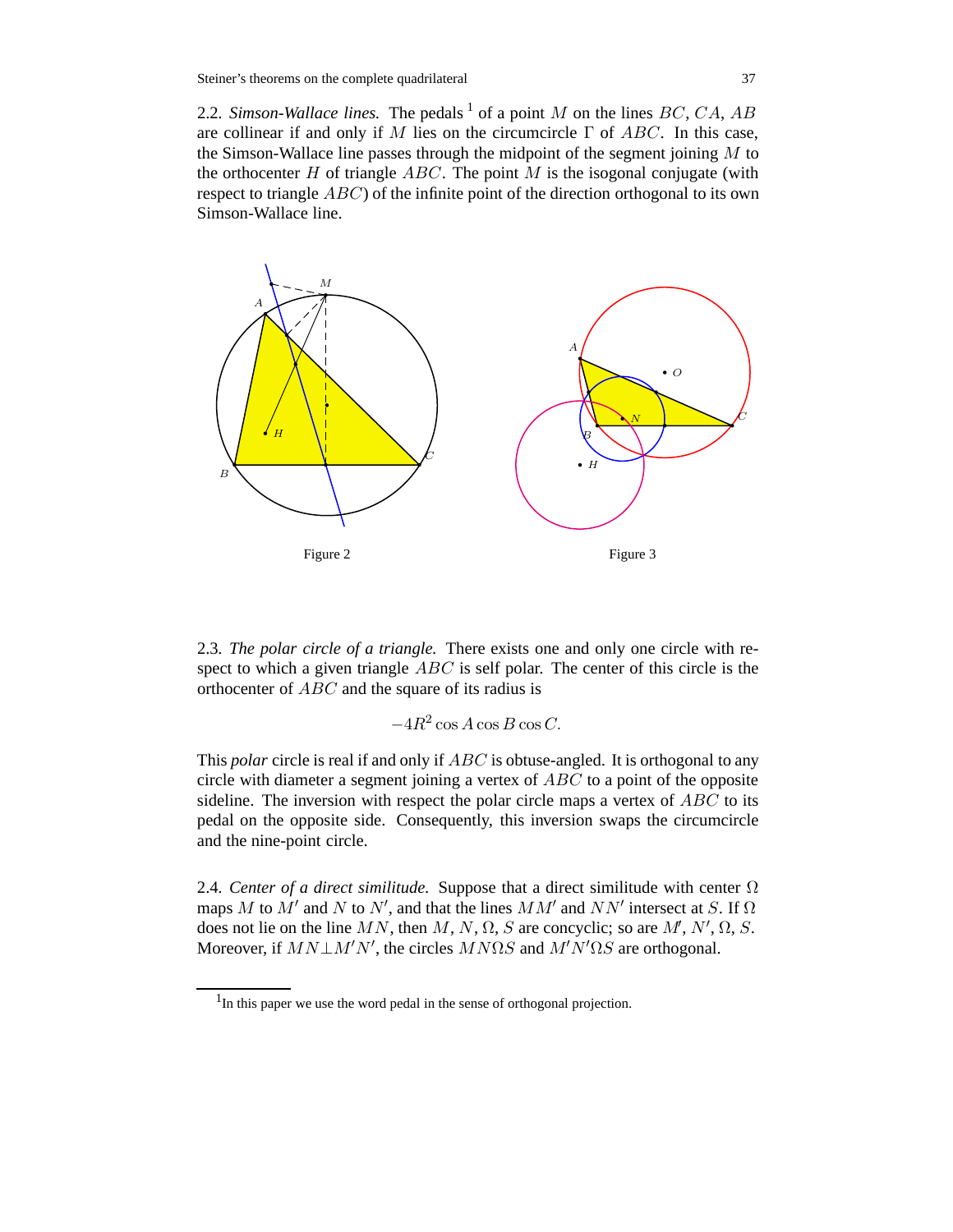#### **3. Steiner's Theorems 1–7**

3.1*. Steiner's Theorem 1 and the Miquel point.* Let F be the second common point (apart from A) of the circles Γ and Γ*a*. Since

$$
(FB, FW) = (FB, FA) + (FA, FW) = (CB, CA) + (VA, VW) = (UB, UW),
$$

we have  $F \in \Gamma_b$  by Lemma 1(2). Similarly  $F \in \Gamma_c$ . This proves (1).

We call F the *Miquel point* of the complete quadrilateral.





3.2*. Steiner's Theorem 3 and the pedal line.* The point F has the same Simson-Wallace line with respect to the four triangles of the complete quadrilateral. See Figure 5. Conversely, if the pedals of a point  $M$  on the four sidelines of the complete quadrilateral lie on a same line, M must lie on each of the four circumcircles. Hence,  $M = F$ . This proves (3).

We call the line  $R$  the *pedal line* of the quadrilateral.

3.3*. Steiner's Theorems 4, 5 and the orthocentric line.* As the midpoints of the segments joining F to the four orthocenters lie on  $R$ , the four orthocenters lie on a line  $\mathcal{R}'$ , which is the image of  $\mathcal R$  under the homothety  $h(F, 2)$ . This proves (4) and (5). See Figure 5.

We call the line  $\mathcal{R}'$  the *orthocentric line* of the quadrilateral.

*Remarks.* (1) As  $U, V, W$  are the reflections of  $F$  with respect to the sidelines of the triangle  $O_aO_bO_c$ , the orthocenter of this triangle lies on  $\mathcal{L}$ .

(2) We have  $(BC, FU) = (CA, FV) = (AB, FW)$  because, for instance,  $(BC, FU) = (UB, UF) = (WB, WF) = (AB, FW).$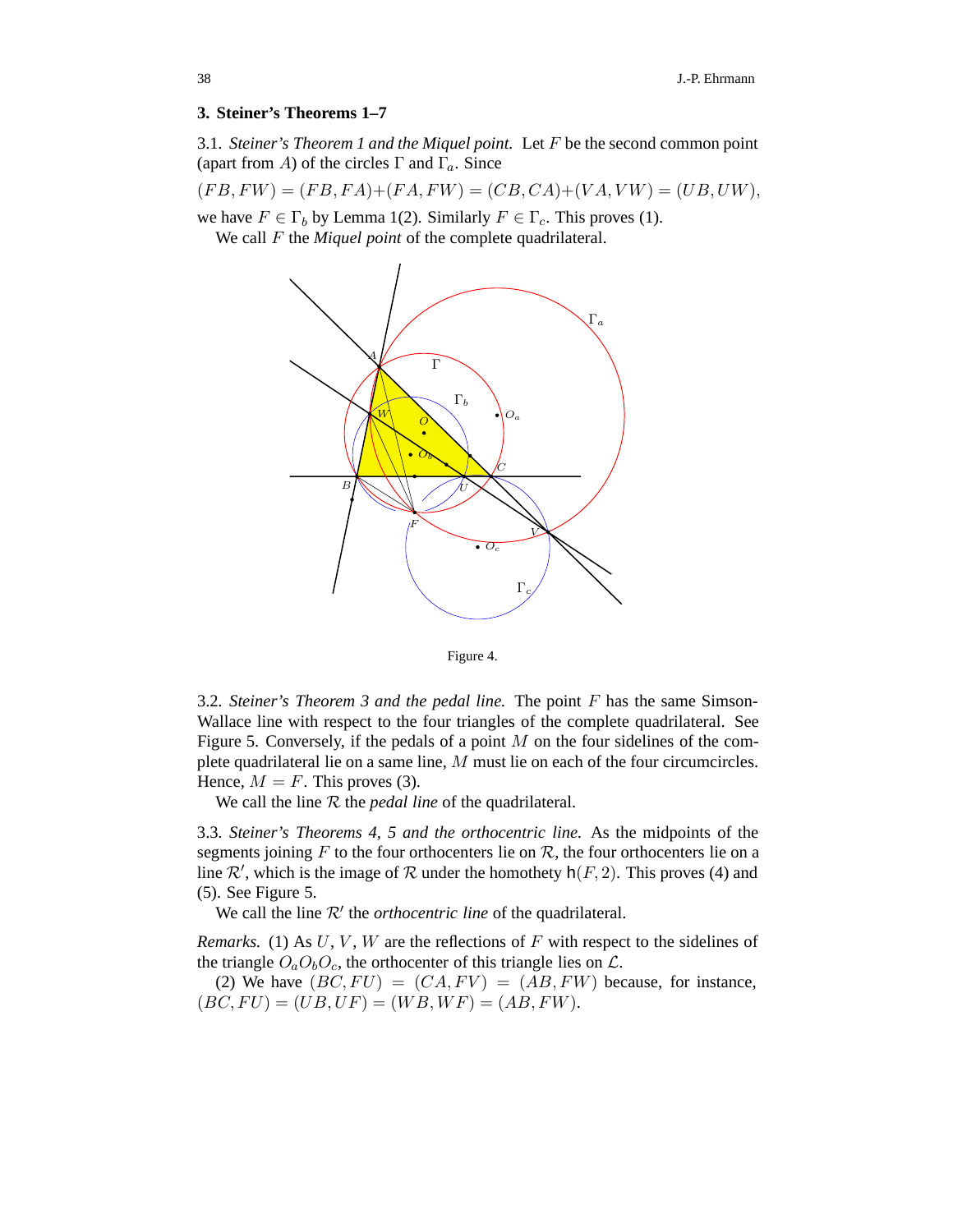

Figure 5.

(3) Let  $P_a$ ,  $P_b$ ,  $P_c$  be the projections of F upon the lines BC, CA, AB. As  $P_a$ ,  $P_b$ ,  $C$ ,  $F$  are concyclic, it follows that  $F$  is the center of the direct similitude mapping  $P_a$  to U and  $P_b$  to V. Moreover, by (2) above, this similitude maps  $P_c$  to W.

3.4*. Steiner's Theorem 2 and the Miquel circle.* By Remark (3) above, if F*a*, F*b*, F*<sup>c</sup>* are the reflections of  $F$  with respect to the lines  $BC, CA, AB$ , a direct similitude  $\sigma$  with center F maps  $F_a$  to U,  $F_b$  to V,  $F_c$  to W. As A is the circumcenter of  $FF_bF_c$ , it follows that  $\sigma(A) = O_a$ ; similarly,  $\sigma(B) = O_b$  and  $\sigma(C) = O_c$ . As A, B, C, F are concyclic, so are  $O_a$ ,  $O_b$ ,  $O_c$ , F. Hence F and the circumcenters of three associated triangles are concyclic. It follows that  $O, O_a, O_b, O_c, F$  lie on the same circle, say, Γ*m*. This prove (2).

We call Γ*<sup>m</sup>* the *Miquel circle* of the complete quadrilateral. See Figure 6.

3.5*. The Miquel perspector.* Now, by §2.4, the second common point of <sup>Γ</sup> and <sup>Γ</sup>*<sup>m</sup>* lies on the three lines  $AO_a$ ,  $BO_b$ ,  $CO_c$ . Hence,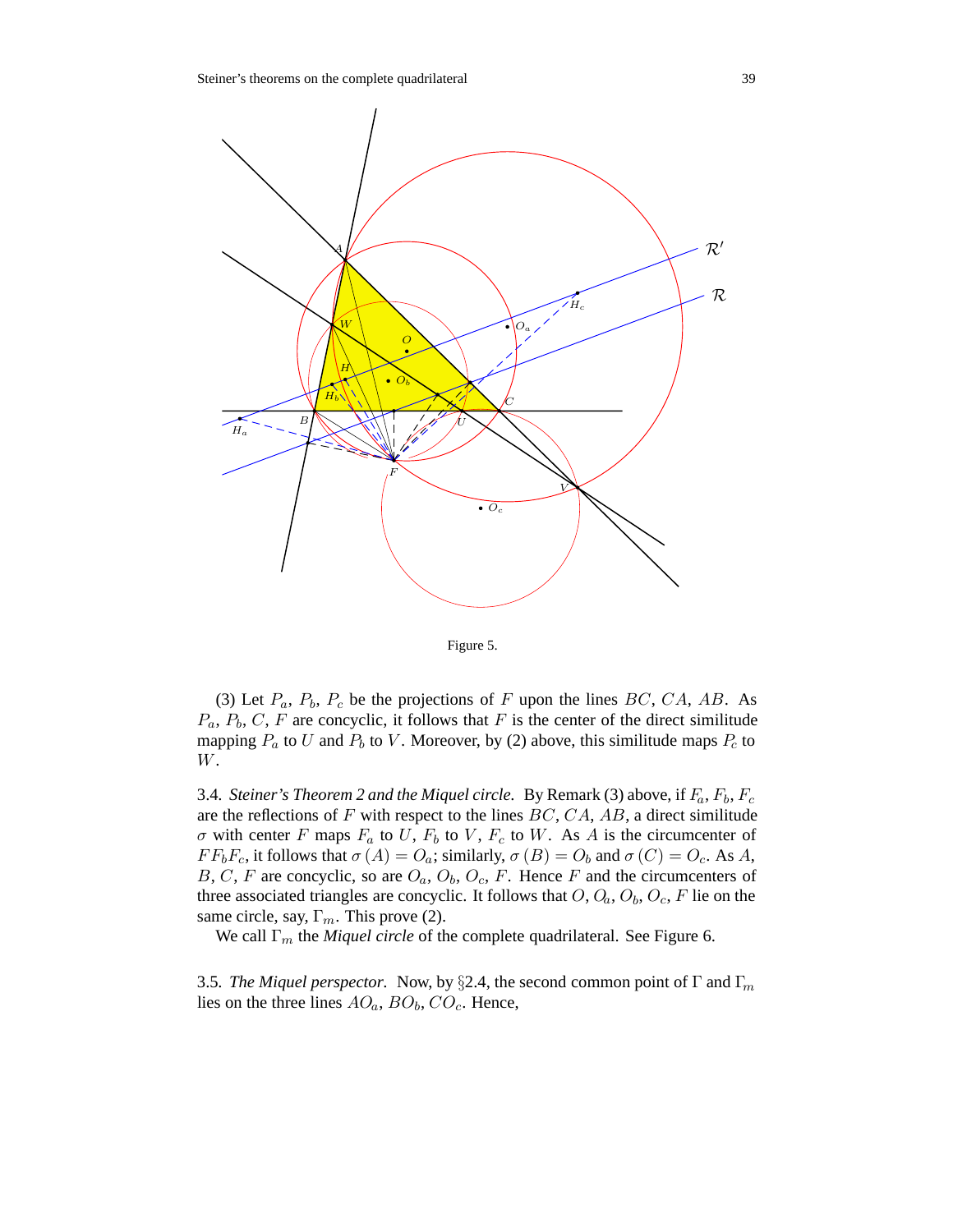

Figure 6.

**Proposition 2.** *The triangle*  $O_aO_bO_c$  *is directly similar and perspective with ABC*. *The center of similitude is the Miquel point* F *and the perspector is the second common point*  $F'$  *of the Miquel circle and the circumcircle*  $Γ$  *of triangle ABC*.

We call  $F'$  the *Miquel perspector* of the triangle  $ABC$ .

3.6*. Steiner's Theorems 6, 7 and the Newton line.* We call *diagonal triangle* the triangle  $A'B'C'$  with sidelines  $AU, BV, CW$ .

**Lemma 3.** *The polar circles of the triangles* ABC*,* AV W*,* BWU*,* CUV *and the circumcircle of the diagonal triangle are coaxal. The three circles with diameter* AU*,* BV *,* CW *are coaxal. The corresponding pencils of circles are orthogonal.*

*Proof.* By §2.3, each of the four polar circles is orthogonal to the three circles with diameter AU, BV, CW. More over, as each of the quadruples  $(A, U, B, C')$ ,  $(B, V, C', A')$  and  $(C, W, A', B')$  is harmonic, the circle  $A'B'C'$  is orthogonal to the three circles with diameter  $AU$ ,  $BV$  and  $CW$ .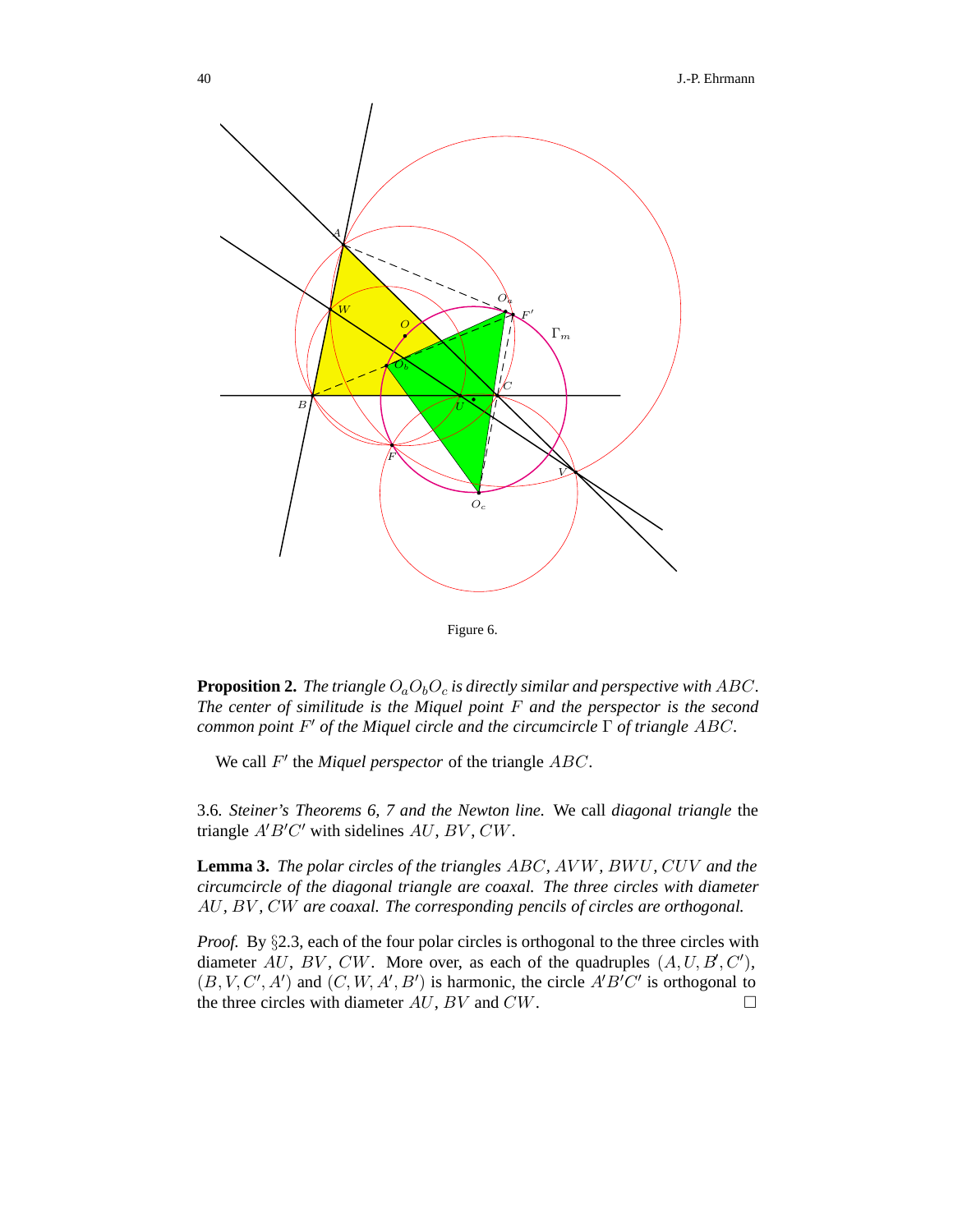

Figure 7.

As the line of centers of the first pencil of circles is the orthocentric line  $\mathcal{R}$ , it follows that the midpoints of AU, BV and CW lie on a same line  $\mathcal{R}$ <sup>''</sup> perpendicular to  $\mathcal{R}'$ . This proves (6) and (7).

### **4. Some further results**

4.1*. The circumcenter of the diagonal triangle.*

**Proposition 4.** *The circumcenter of the diagonal triangle lies on the orthocentric line.*

This follows from Lemma 3 and §2.3.

We call the line  $\mathcal{R}''$  the *Newton line* of the quadrilateral. As the Simson-Wallace line  $R$  of F is perpendicular to  $R''$ , we have

**Proposition 5.** *The Miquel point is the isogonal conjugate of the infinite point of the Newton line with respect to each of the four triangles* ABC*,* AV W*,* BWU*,* CUV *.*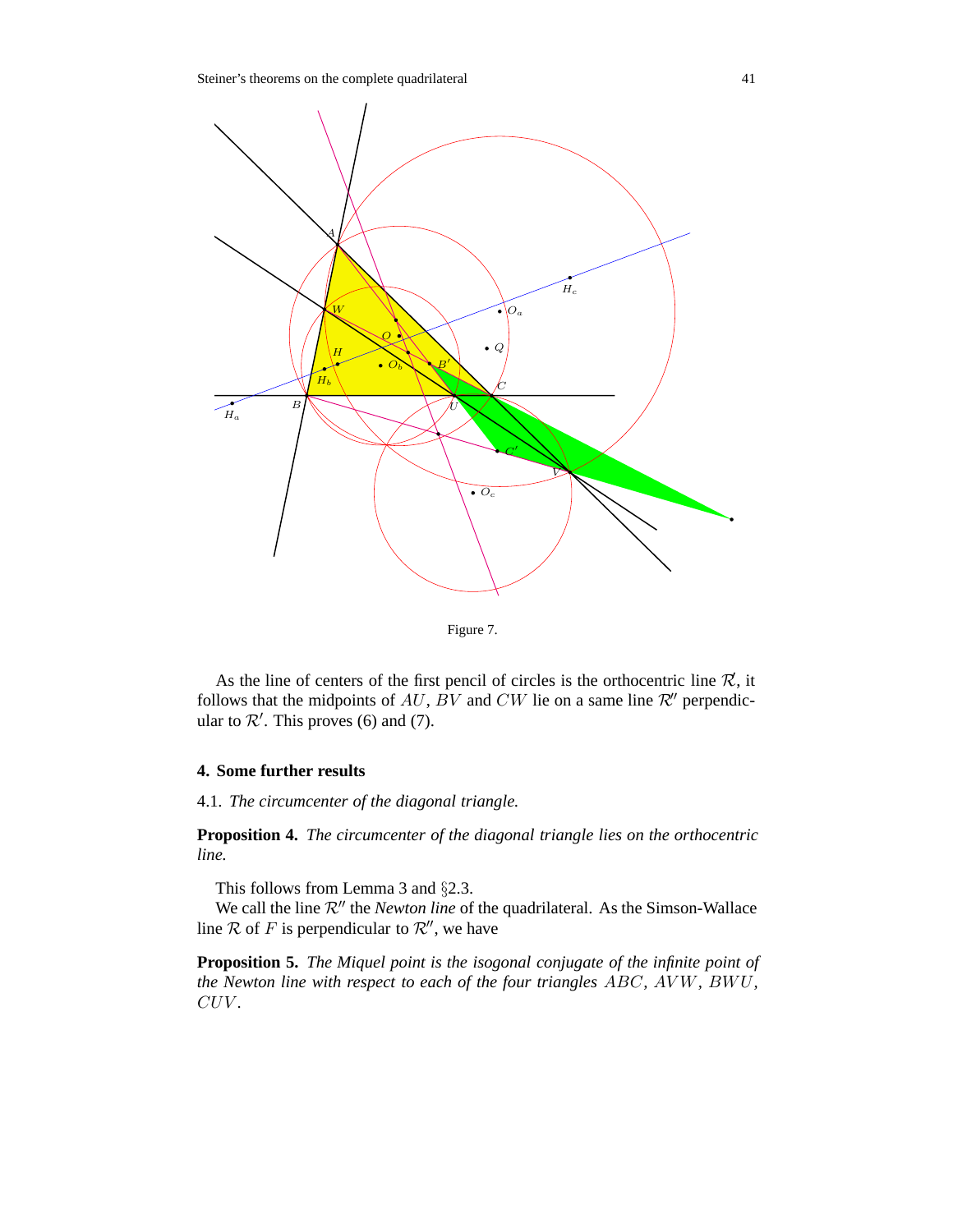4.2*. The orthopoles.* Recall that the three lines perpendicular to the sidelines of a triangle and going through the projection of the opposite vertex on a given line go through a same point : the *orthopole* of the line with respect to the triangle.



Figure 8

**Proposition 6** (Goormaghtigh)**.** *The orthopole of a sideline of the complete quadrilateral with respect to the triangle bounded by the three other sidelines lies on the orthocentric line.*

*Proof.* See [1, pp.241–242]. □

## **5. Some barycentric coordinates and equations**

5.1*. Notations.* Given a complete quadrilateral, we consider the triangle bounded by three of the four given lines as a reference triangle ABC, and construe the fourth line as the trilinear polar with respect to  $ABC$  of a point  $Q$  with homogeneous barycentric coordinates  $(u : v : w)$ , *i.e.*, the line

$$
\mathcal{L}:\qquad \qquad \frac{x}{u}+\frac{y}{v}+\frac{z}{w}=0.
$$

The intercepts of  $\mathcal L$  with the sidelines of triangle  $ABC$  are the points

$$
U = (0 : v : -w),
$$
  $V = (-u : 0 : w),$   $W = (u : -v : 0).$ 

The lines  $AU$ ,  $BV$ ,  $CW$  bound the diagonal triangle with vertices

 $A' = (-u : v : w),$   $B' = (u : -v : w),$   $C' = (u : v : -w).$ 

Triangles  $ABC$  and  $A'B'C'$  are perspective at  $Q$ .

We adopt the following notations. If  $a, b, c$  stand for the lengths of the sides  $BC, CA, AB$ , then

$$
S_A = \frac{1}{2}(b^2 + c^2 - a^2), \quad S_B = \frac{1}{2}(c^2 + a^2 - b^2), \quad S_C = \frac{1}{2}(a^2 + b^2 - c^2).
$$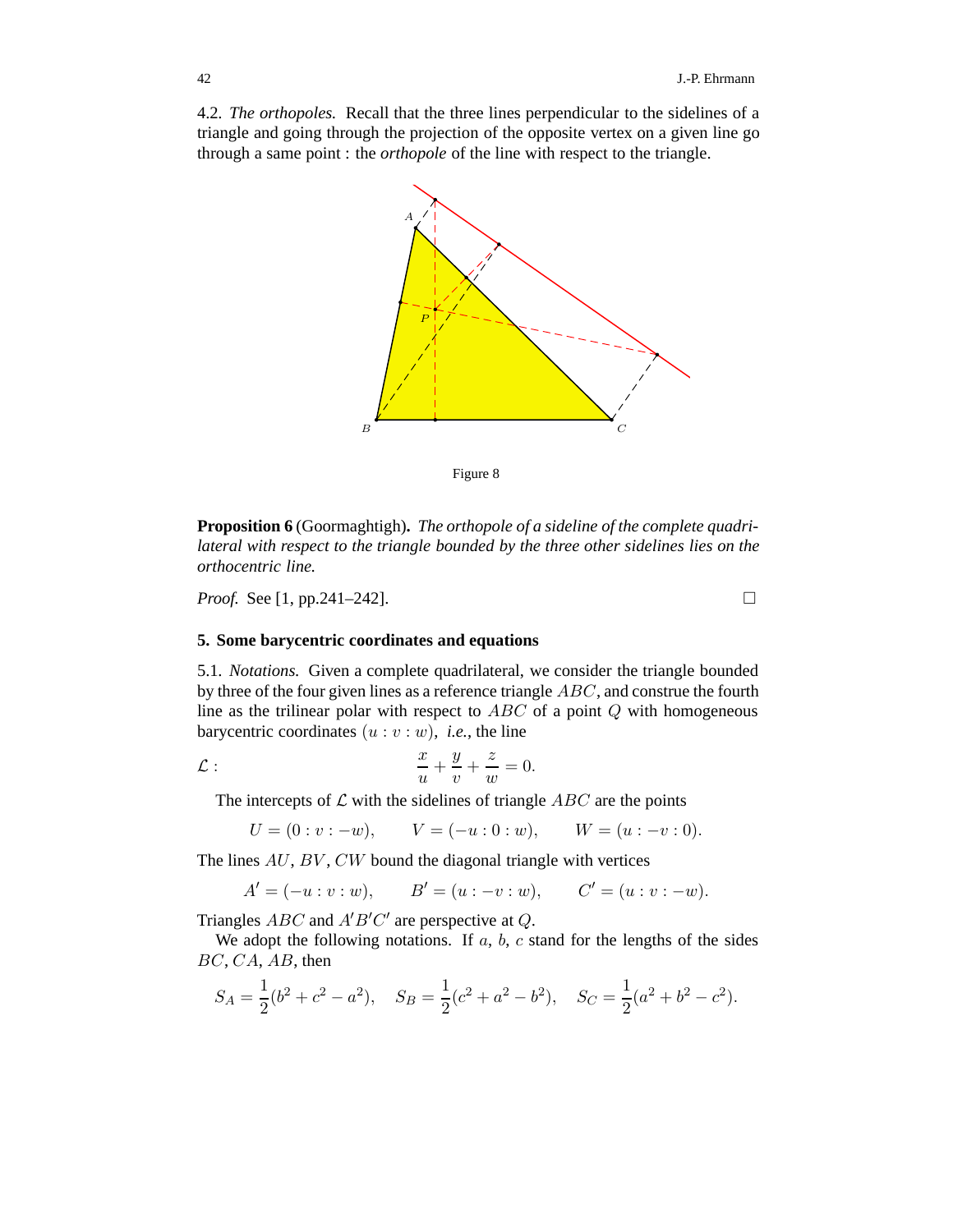We shall also denote by S *twice* of the signed area of triangle ABC, so that

$$
S_A = S \cdot \cot A, \quad S_B = S \cdot \cot B, \quad S_C = S \cdot \cot C,
$$

and

$$
S_{BC} + S_{CA} + S_{AB} = S^2.
$$

**Lemma 7.** (1) *The infinite point of the line* L *is the point*

$$
(u(v - w) : v(w - u) : w(u - v)).
$$

(2) *Lines perpendicular to L have infinite point*  $(\lambda_a : \lambda_b : \lambda_c)$ *, where* 

$$
\begin{array}{rcl}\n\lambda_a & = & S_B v(w-u) - S_C w(u-v), \\
\lambda_b & = & S_C w(u-v) - S_A u(v-w), \\
\lambda_c & = & S_A u(v-w) - S_B v(w-u).\n\end{array}
$$

*Proof.* (1) is trivial. (2) follows from (1) and the fact that two lines with infinite points  $(p: q: r)$  and  $(p': q': r')$  are perpendicular if and only if

$$
S_A pp' + S_B qq' + S_C rr' = 0.
$$

Consequently, given a line with infinite point  $(p : q : r)$ , lines perpendicular to it all have the infinite point  $(S_Bq - S_Cr : S_Cr - S_Ap : S_Ap - S_Bq)$ . □

5.2*. Coordinates and equations.* We give the barycentric coordinates of points and equations of lines and circles in Steiner's theorems.

(1) The Miquel point:

$$
F = \left(\frac{a^2}{v - w} : \frac{b^2}{w - u} : \frac{c^2}{u - v}\right).
$$

(2) The pedal line:

$$
\mathcal{R}: \frac{v-w}{S_C v + S_B w - a^2 u} x + \frac{w-u}{S_A w + S_C u - b^2 v} y + \frac{u-v}{S_B u + S_A v - c^2 w} z = 0.
$$

(3) The orthocentric line:

$$
\mathcal{R}' : \qquad (v - w)S_A x + (w - u)S_B y + (u - v)S_C z = 0.
$$

(4) The Newton line:

$$
\mathcal{R}'' : \qquad (v+w-u)x + (w+u-v)y + (u+v-w)z = 0.
$$

(5) The equation of the Miquel circle:

$$
a^{2}yz + b^{2}zx + c^{2}xy + \frac{2R^{2}(x+y+z)}{(v-w)(w-u)(u-v)} \left(\frac{v-w}{a^{2}}\lambda_{a}x + \frac{w-u}{b^{2}}\lambda_{b}y + \frac{u-v}{c^{2}}\lambda_{c}z\right) = 0.
$$

(6) The Miquel perspector, being the isogonal conjugate of the infinite point of the direction orthogonal to  $\mathcal{L}$ , is

$$
F' = \left(\frac{a^2}{\lambda_a} : \frac{b^2}{\lambda_b} : \frac{c^2}{\lambda_c}\right).
$$

The Simson-Wallace line of  $F'$  is parallel to  $\ell$ .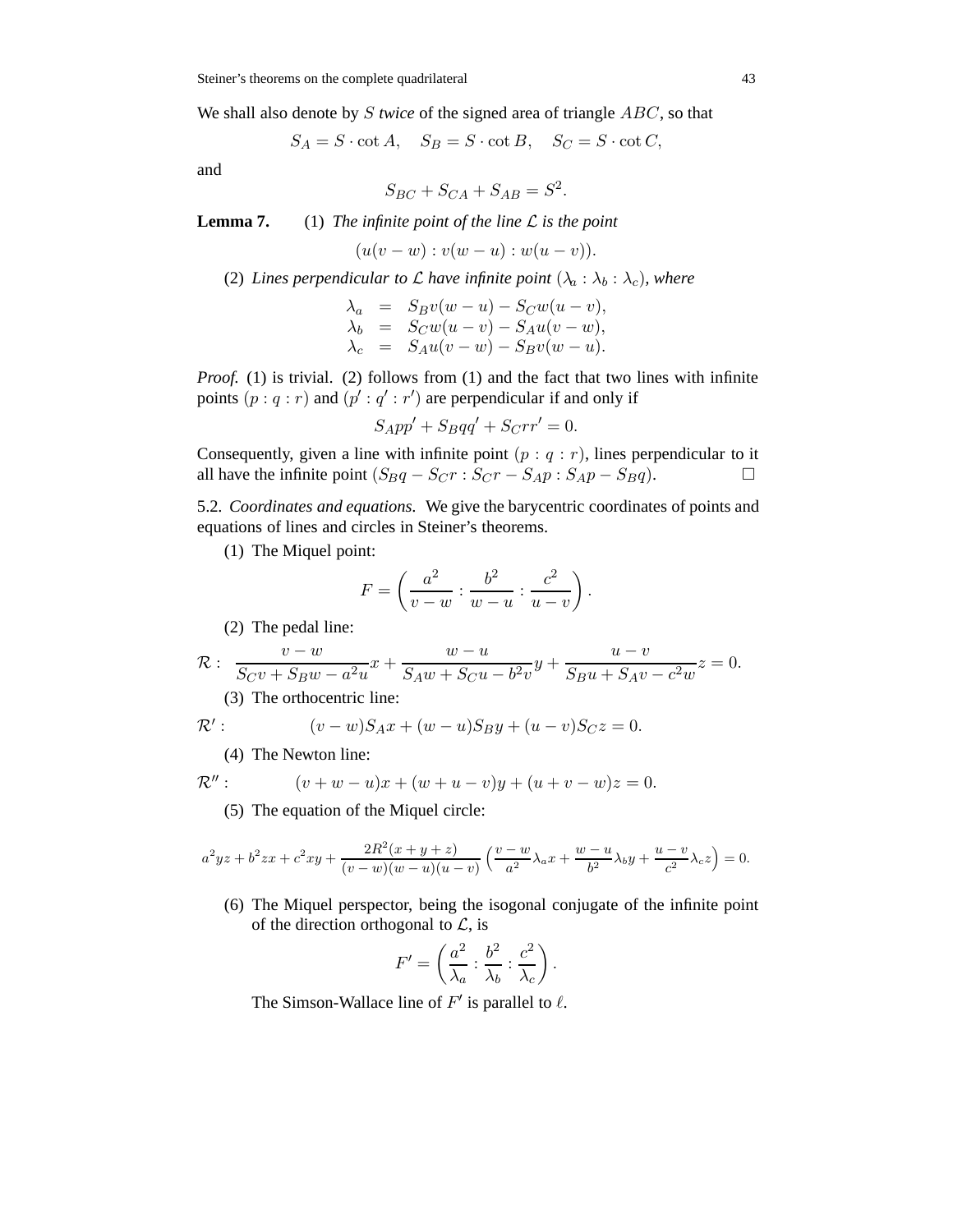(7) The orthopole of  $\mathcal L$  with respect to  $ABC$  is the point

 $(\lambda_a(-S_B S_C v w + b^2 S_B w u + c^2 S_C u v) : \cdots : \cdots).$ 

5.3. Some metric formulas . Here, we adopt more symmetric notations. Let  $\ell_i$ ,  $i = 1, 2, 3, 4$ , be four given lines.

- For distinct *i* and *j*,  $A_{i,j} = \ell_i \cap \ell_j$ ,
- $T_i$  the triangle bounded by the three lines other than  $\ell_i$ ,  $O_i$  its circumcenter,  $R_i$  its circumradius.
- $F_i = O_j A_{k,l} \cap O_k A_{l,j} \cap O_l A_{j,k}$  its Miquel perspector, *i.e.*, the second intersection (apart from  $F$ ) of its circumcircle with the Miquel circle;  $R_m$ is the radius of the Miquel circle.

Let d be the distance from F to the pedal line  $R$  and  $\theta_i = (R, \ell_i)$ . Up to a direct congruence, the complete quadrilateral is characterized by  $d, \theta_1, \theta_2, \theta_3$ , and  $\theta_4$ .

(1) The distance from F to  $\ell_i$  is  $\frac{d}{\ln n}$  $\frac{a}{|\cos\theta_i|}$ . (2)  $|FA_{i,j}| = \frac{d}{|\cos \theta_i \cos \theta_j|}.$ (3)  $|A_{k,i}A_{k,j}| = d$  $\sin(\theta_j - \theta_i)$  $\cos \theta_i \cos \theta_j \cos \theta_k$  $\begin{array}{c} \begin{array}{c} \begin{array}{c} \begin{array}{c} \end{array} \\ \end{array} \\ \begin{array}{c} \end{array} \end{array} \end{array} \end{array}$ . (4) The directed angle  $(FA_{k,i}, FA_{k,j}) = (\ell_i, \ell_j) = \theta_j - \theta_i \mod \pi$ . (5)  $R_m = \frac{d}{4 \log \theta \cos \theta}$  $4 \left| \cos \theta_1 \cos \theta_2 \cos \theta_3 \cos \theta_4 \right|$  $=\frac{R_i}{1}$  $\frac{n_i}{2 \left| \cos \theta_i \right|}$  for  $i = 1, 2, 3, 4$ . (6)  $|FA_{1,2}| \cdot |FA_{3,4}| = |FA_{1,3}| \cdot |FA_{2,4}| = |FA_{1,4}| \cdot |FA_{2,3}| = 4dR_m.$ 

(7) 
$$
|FF_i| = 2R_i|\sin\theta_i|.
$$

- (8) The *oriented* angle between the vectors  $O_i$ **F** and  $O_i$ **F**<sub>**i**</sub> =  $-2\theta_i$  mod  $2\pi$ .
- (9) The distance from F to  $\mathcal{R}''$  is

$$
\frac{d}{2}\left|\tan\theta_1+\tan\theta_2+\tan\theta_3+\tan\theta_4\right|.
$$

## **6. Steiner's Theorems 8 – 10**

At each vertex  $M$  of the complete quadrilateral, we associate the pair of angle bisectors m and m'. These lines are perpendicular to each other at  $\overline{M}$ . We denote the intersection of two bisectors m and n by m  $\cap$  n.

- $\mathbf{T}(m, n, p)$  denotes the triangle bounded by a bisector at M, one at N, and one at P.
- $\Gamma(m, n, p)$  denotes the circumcircle of  $\mathbf{T}(m, n, p)$ .

Consider three bisectors  $a, b, c$  intersecting at a point  $J$ , the incenter or one of the excenters of  $ABC$ . Suppose two bisectors v and w intersect on a. Then so do v' and w'. Now, the line joining b ∩ w and c ∩ v is a U-bisector. If we denote this line by u, then u' the line joining b ∩ w' and c ∩ v'.

The triangles  $T(a', b', c')$ ,  $T(u, v, w)$ , and  $T(u', v', w')$  are perspective at J. Hence, by Desargues' theorem, the points  $a' \cap u$ ,  $b' \cap v$ , and  $c' \cap w$  are collinear; so are  $a' \cap u'$ ,  $b' \cap v'$ , and  $c' \cap w'$ . Moreover, as the corresponding sidelines of triangles  $T(u, v, w)$ , and  $T(u', v', w')$  are perpendicular, it follows from §2.4 that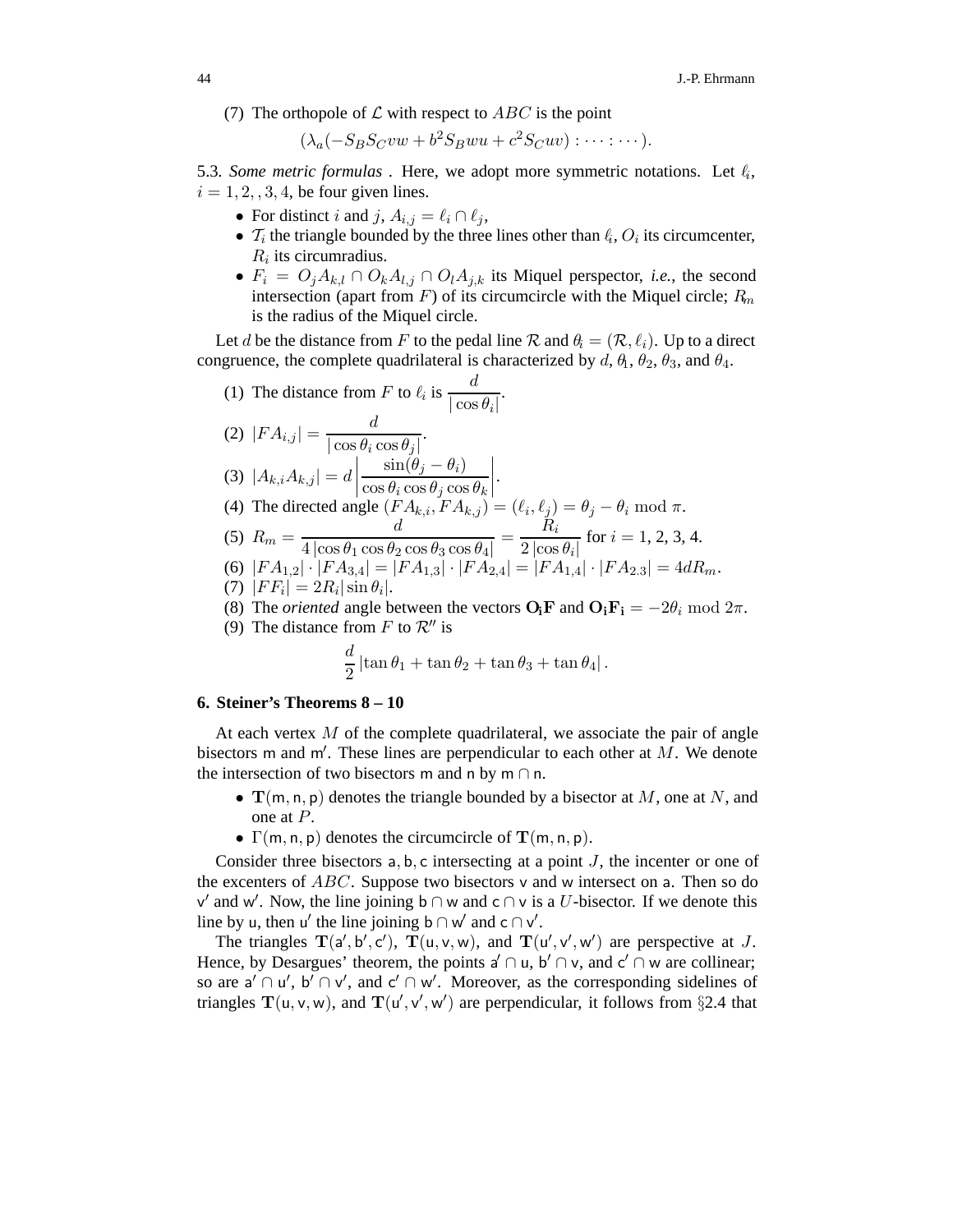their circumcircles  $\Gamma(u, v, w)$ , and  $\Gamma(u', v', w')$  are orthogonal and pass through J. See Figure 9. <sup>2</sup>



Figure 9

As a intersects the circle  $\Gamma(\mathsf{u}', \mathsf{v}', \mathsf{w}')$  at J and  $\mathsf{v}' \cap \mathsf{w}'$  and  $\mathsf{u}'$  intersects the circle  $\Gamma(u', v', w')$  at  $u' \cap v'$  and  $u' \cap w'$ , it follows that the polar line of a  $\cap u'$  with respect to  $\Gamma(u', v', w')$  passes through  $b \cap v'$  and  $c \cap w'$ . Hence  $\Gamma(u', v', w')$  is the polar circle of the triangle with vertices  $a \cap u'$ ,  $b \cap v'$ ,  $c \cap w'$ . Similarly,  $\Gamma(u, v, w)$  is the polar circle of the triangle with vertices  $a \cap u$ ,  $b \cap v$ ,  $c \cap w$ .

By the same reasoning, we obtain the following.

(a) As the triangles  $T(a', b, c)$ ,  $T(u, v', w')$ , and  $T(u', v, w)$  are perspective at  $J_A = \mathsf{a} \cap \mathsf{b}' \cap \mathsf{c}'$ , it follows that

- the circles  $\Gamma(\mathsf{u}, \mathsf{v}', \mathsf{w}')$  and  $\Gamma(\mathsf{u}', \mathsf{v}, \mathsf{w})$  are orthogonal and pass through  $J_A$ ,
- the points a' ∩ u,  $b \cap v'$ , and  $c \cap w'$  are collinear; so are a' ∩ u',  $b \cap v$ , and c ∩ w,

<sup>&</sup>lt;sup>2</sup>In Figures 9 and 10, at each of the points  $A, B, C, U, V, W$  are two bisectors, one shown in solid line and the other in dotted line. The bisectors in solid lines are labeled a, b, c, u, v, w, and those in dotted line labeled  $a'$ , b', c', u', v', w'. Other points are identified as intersections of two of these bisectors. Thus, for example,  $J = a \cap b$ , and  $J_A = b' \cap c'$ .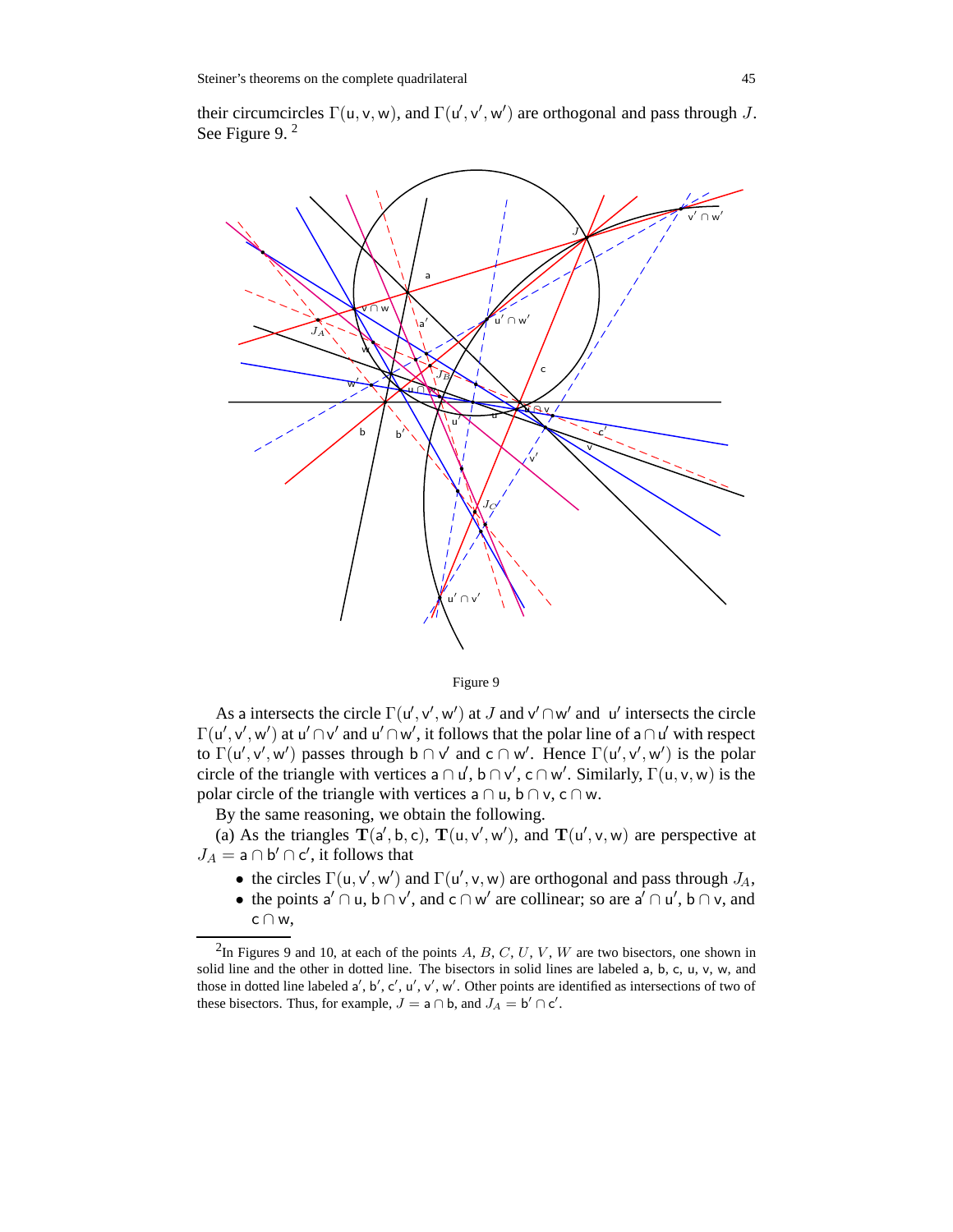• the circle  $\Gamma(u, v', w')$  is the polar circle of the triangle with vertices a  $\cap u$ , b'  $\cap v'$ , c' $\cap w'$ , and  $\Gamma(u', v, w)$  is the polar circle of the triangle with vertices  $a \cap u', b' \cap v, c' \cap w.$ 

(b) As the triangles  $T(a, b', c)$ ,  $T(u', v, w')$ , and  $T(u, v', w)$  are perspective at  $J_B = \mathsf{a}' \cap \mathsf{b} \cap c'$ , it follows that

- the circles  $\Gamma(\mathsf{u}', \mathsf{v}, \mathsf{w}')$  and  $\Gamma(\mathsf{u}, \mathsf{v}', \mathsf{w})$  are orthogonal and pass through  $J_B$ ,
- the points  $a \cap u'$ ,  $b' \cap v$ , and  $c \cap w'$  are collinear; so are  $a \cap u$ ,  $b' \cap v'$ , and c ∩ w,
- the circle  $\Gamma(u', v, w')$  is the polar circle of the triangle with vertices  $d \cap u'$ , b∩v, c'∩w', and  $\Gamma(u, v', w)$  is the polar circle of the triangle with vertices  $a' \cap u$ ,  $b \cap v'$ ,  $c' \cap w$ .

(c) As the triangles  $T(a, b, c')$ ,  $T(u', v', w)$ , and  $T(u, v, w')$  are perspective at  $J_C = a' \cap b' \cap c$ , it follows that

- the circles  $\Gamma(\mathsf{u}', \mathsf{v}', \mathsf{w})$  and  $\Gamma(\mathsf{u}, \mathsf{v}, \mathsf{w}')$  are orthogonal and pass through  $J_C$ ,
- the points  $a \cap u'$ ,  $b \cap v'$ , and  $c' \cap w$  are collinear; so are  $a \cap u$ ,  $b \cap v$ , and  $\mathsf{c}'\cap\mathsf{w}',$
- the circle  $\Gamma(u', v', w)$  is the polar circle of the triangle with vertices  $a' \cap u'$ ,  $b' \cap v'$ , c $\cap w$ , and  $\Gamma(u, v, w')$  is the polar circle of the triangle with vertices  $a' \cap u, b' \cap v, c \cap w'.$

Therefore, we obtain two new complete quadrilaterals:

(1)  $Q_1$  with sidelines those containing the triples of points

 $(a'\cap u, b'\cap v, c'\cap w), (a'\cap u, b\cap v', c\cap w'), (a\cap u', b'\cap v, c\cap w'), (a\cap u', b\cap v', c'\cap w),$ 

(2)  $\mathcal{Q}_2$  with sidelines those containing the triples of points

 $(a'\cap u', b'\cap v', c'\cap w'), (a'\cap u', b\cap v, c\cap w), (a\cap u, b'\cap v', c\cap w), (a\cap u, b\cap v, c'\cap w').$ 

The polar circles of the triangles associated with  $Q_1$  are

$$
\Gamma(u',v',w'), \Gamma(u',v,w), \Gamma(u,v',w), \Gamma(u,v,w').
$$

These circles pass through  $J$ ,  $J_A$ ,  $J_B$ ,  $J_C$  respectively.

The polar circles of the triangles associated with  $Q_2$  are

 $\Gamma(\mathsf{u},\mathsf{v},\mathsf{w}),\ \Gamma(\mathsf{u},\mathsf{v}',\mathsf{w}'),\ \Gamma(\mathsf{u}',\mathsf{v},\mathsf{w}'),\ \Gamma(\mathsf{u}',\mathsf{v}',\mathsf{w}).$ 

These circles pass through  $J$ ,  $J_A$ ,  $J_B$ ,  $J_C$  respectively. Moreover, by §2.4, the circles in the first group are orthogonal to those in the second group. For example, as u and u' are perpendicular to each other, the circles  $\Gamma(u, v, w)$  and  $\Gamma(u', v, w)$ are orthogonal. Now it follows from Lemma 3 applied to  $\mathcal{Q}_1$  and  $\mathcal{Q}_2$  that

**Proposition 8** (Mention [4])**.** *(1) The following seven circles are members of a pencil* Φ*:*

 $\Gamma(\mathsf{u},\mathsf{v},\mathsf{w}),\ \Gamma(\mathsf{u},\mathsf{v}',\mathsf{w}'),\ \Gamma(\mathsf{u}',\mathsf{v},\mathsf{w}'),\ \Gamma(\mathsf{u}',\mathsf{v}',\mathsf{w}),$ 

*and those with diameters*

$$
(a\cap u')(a'\cap u),\ (b\cap v')(b'\cap v),\ (c\cap w')(c'\cap w).
$$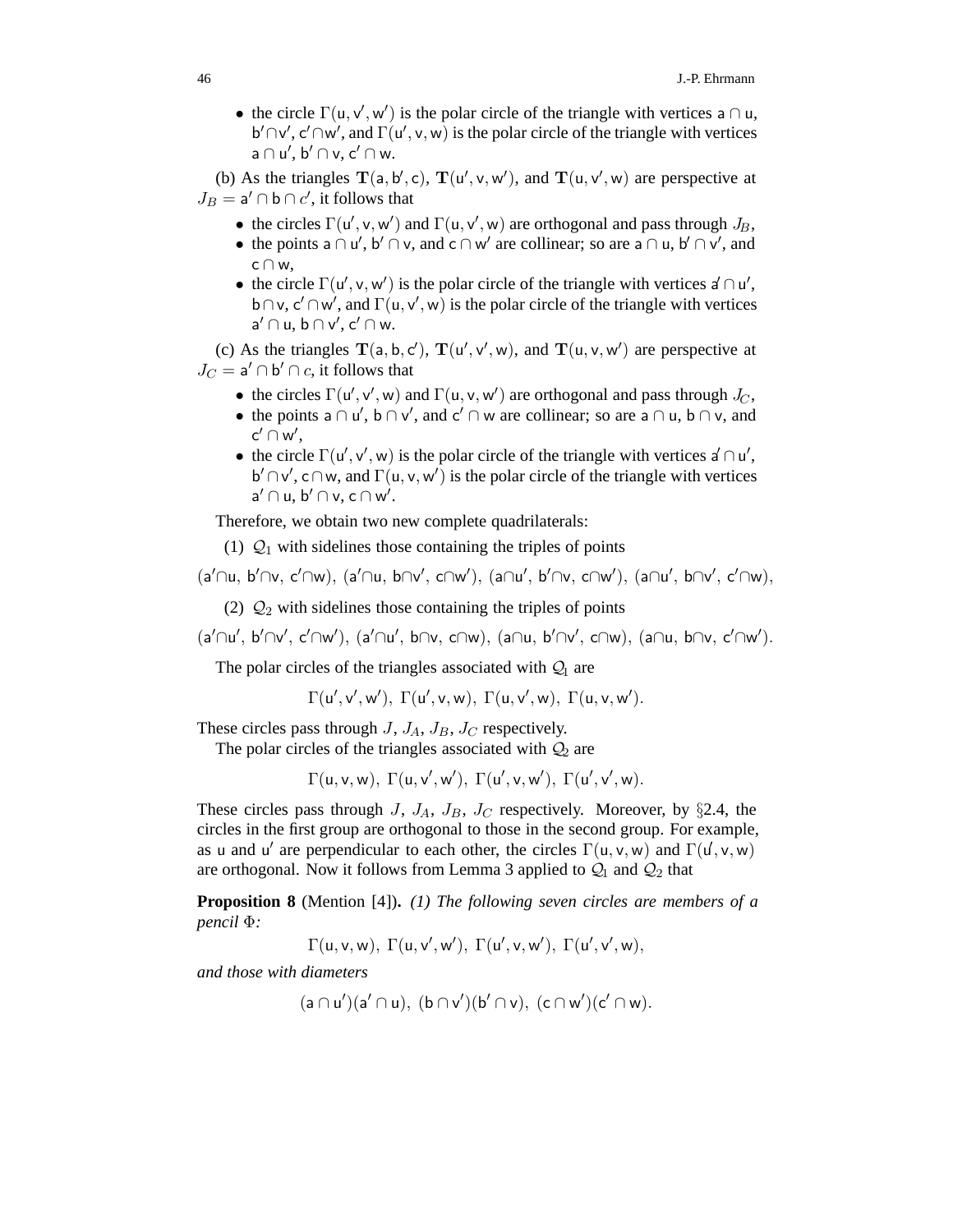(2) The following seven circles are members of a pencil  $\Phi$ :

 $\Gamma(\mathsf{u}',\mathsf{v}',\mathsf{w}'), \ \Gamma(\mathsf{u}',\mathsf{v},\mathsf{w}), \ \Gamma(\mathsf{u},\mathsf{v}',\mathsf{w}), \ \Gamma(\mathsf{u},\mathsf{v},\mathsf{w}'),$ 

*and those with diameters*

 $(a \cap u)(a' \cap u'), (b \cap v)(b' \cap v'), (c \cap w)(c' \cap w').$ 

*(3) The circles in the two pencils* Φ *and* Φ *are orthogonal.*

This clearly gives Steiner's Theorems 8 and 9.



Figure 10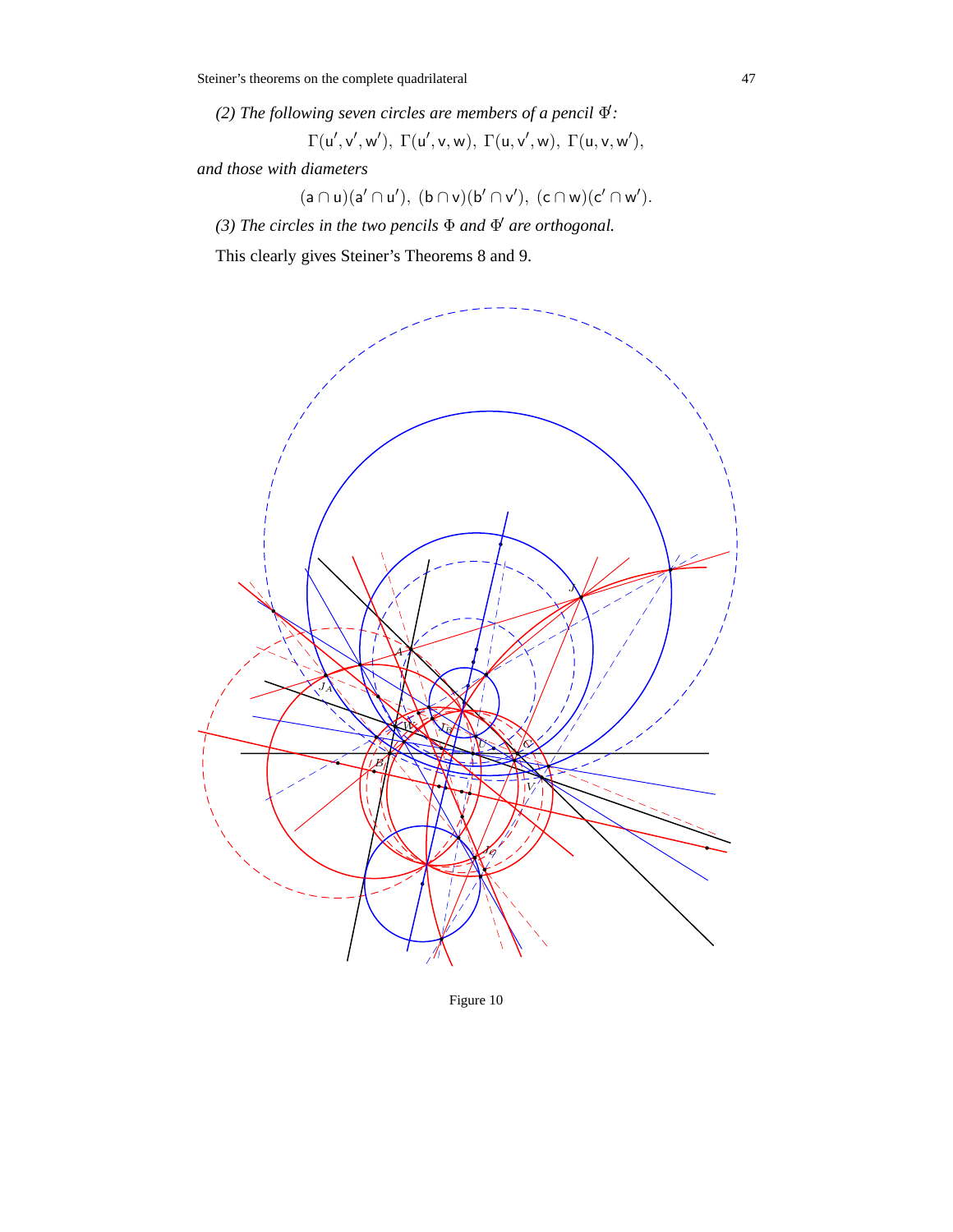Let P be the midpoint of the segment joining a  $\cap$  u' and a'  $\cap$  u, and P' the midpoint of the segment joining a  $\cap$  u and a'  $\cap$  u'. The nine-point circle of the orthocentric system

$$
a\cap u,\quad a'\cap u',\quad a\cap u',\quad a'\cap u
$$

is the circle with diameter  $PP'$ . This circle passes through  $A$  and  $U$ . See Figure 11. Furthermore,  $P$  and  $P'$  are the midpoints of the two arcs  $AU$  of this circle. As P is the center of the circle passing through A, U, a  $\cap$  u' and a'  $\cap$  u, we have



Figure 11.

$$
(PA, PU) = 2((a \cap u')A, (a \cap u')U)
$$
  
= 2((a \cap u')A, AB) + 2(AB, UV) + 2(UV, (a \cap u')U)  
= (AC, AB) + 2(AB, UV) + (UV, BC)  
= (CA, CB) + (AB, UV)  
= (CA, CB) + (WB, WU)  
= (FA, FB) + (FB, FU)  
= (FA, FU).

Hence,  $F$  lies on the circle with diameter  $PP'$ , and the lines  $FP$ ,  $FP'$  bisect the angles between the lines  $FA$  and  $FU$ .

As the central lines of the pencils  $\Phi$  and  $\Phi'$  are perpendicular and pass respectively through P and P', their common point lies on the circle  $FAU$ . Similarly, this common point must lie on the circles FBV and FCW. Hence, this common point is F. This proves Steiner's Theorem 10 and the following more general result.

**Proposition 9** (Clawson)**.** *The central lines of the pencils* Φ *and* Φ *are the common bisectors of the three pairs of lines*  $(FA, FU)$ ,  $(FB, FV)$ *, and*  $(FC, FW)$ *.*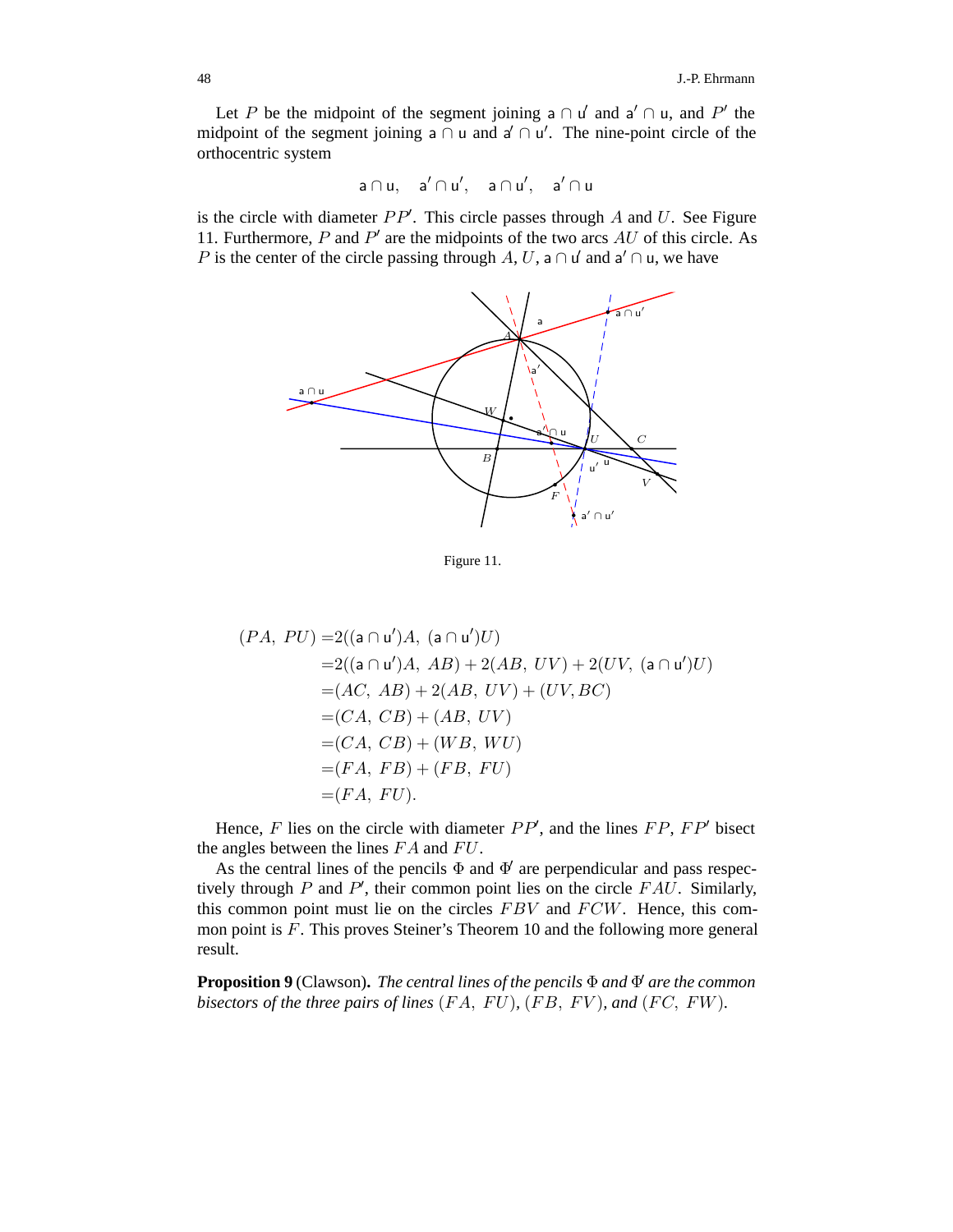Note that, as  $(FA, FB) = (FV, FU) = (CA, CB)$ , it is clear that the three pairs of lines  $(FA, FU), (FB, FV), (FC, FW)$  have a common pair of bisectors (f, f ). These bisectors are called the *incentric lines* of the complete quadrilateral. With the notations of §5.3, we have

$$
2(\mathcal{R},\ f)=2(\mathcal{R},\ f')=\theta_1+\theta_2+\theta_3+\theta_4\ \mathrm{mod}\ \pi.
$$

#### **7. Inscribed conics**

7.1*. Centers and foci of inscribed conics.* We give some classical properties of the conics tangent to the four sidelines of the complete quadrilateral.

**Proposition 10.** *The locus of the centers of the conics inscribed in the complete quadrilateral is the Newton line* R*.*

**Proposition 11.** *The locus of the foci of these conics is a circular focal cubic* (van Rees focal)*.*

This cubic  $\gamma$  passes through A, B, C, U, V, W, F, the circular points at infinity  $I_{\infty}$ ,  $J_{\infty}$  and the feet of the altitudes of the diagonal triangle.

The real asymptote is the image of the Newton line under the homothety  $h(F, 2)$ , and the imaginary asymptotes are the lines  $FI_{\infty}$  and  $FJ_{\infty}$ . In other words, F is the singular focus of  $\gamma$ . As F lies on the  $\gamma$ ,  $\gamma$  is said to be *focal*. The cubic  $\gamma$  is self isogonal with respect to each of the four triangles  $ABC$ ,  $AVW$ ,  $BWU$ ,  $CUV$ . It has barycentric equation

$$
ux (c2y2 + b2z2) + vy (a2z2 + c2x2) + wz (b2x2 + a2y2)
$$
  
+2(S<sub>A</sub>u + S<sub>B</sub>v + S<sub>C</sub>w) xyz = 0.

If we denote by  $\overline{PQRS}$  the van Rees focal of P, Q, R, S, *i.e.*, the locus of M such as  $(MP,MQ) = (MR, MS)$ , then

$$
\gamma = \overline{ABVU} = \overline{BCWV} = \overline{CAUW} = \overline{AVBU} = \overline{BWCV} = \overline{CUAW}.
$$

Here is a construction of the cubic  $\gamma$ .

**Construction.** Consider a variable circle through the pair of isogonal conjugate points on the Newton line.<sup>3</sup> Draw the lines through  $F$  tangent to the circle. The locus of the points of tangency is the cubic  $\gamma$ . See Figure 12

7.2*. Orthoptic circles.* Recall that the Monge (or orthoptic) circle of a conic is the locus of M from which the tangents to the conic are perpendicular.

**Proposition 12** (Oppermann)**.** *The circles of the pencil generated by the three circles with diameters AU, BV, CW are the Monge circle's of the conics inscribed in the complete quadrilateral.*

*Proof.* See [5, pp.60–61].

<sup>&</sup>lt;sup>3</sup>These points are not necessarily real.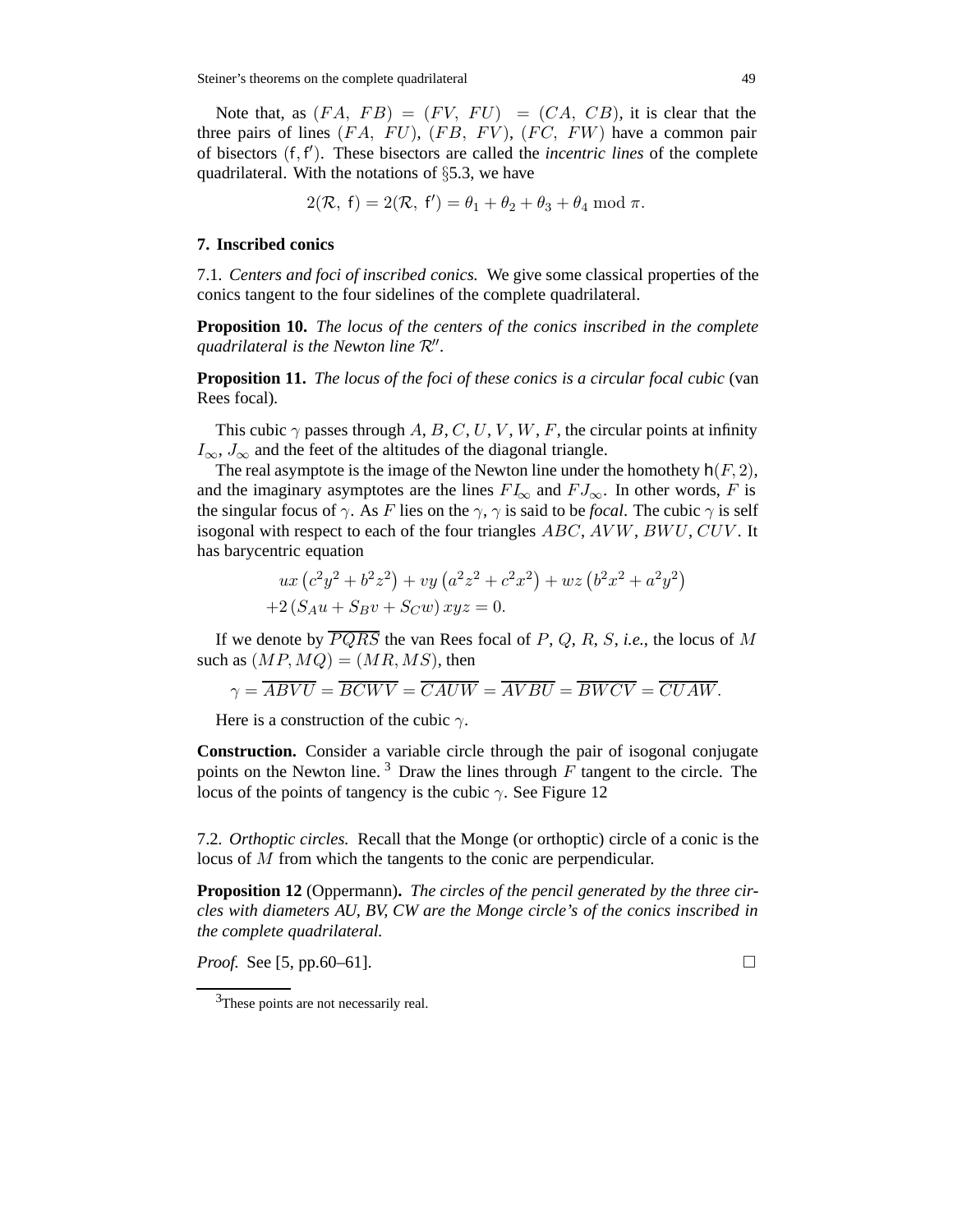

Figure 12.

7.3*. Coordinates and equations.* Recall that the perspector (or Brianchon point) of a conic inscribed in the triangle ABC is the perspector of ABC and the contact triangle. Suppose the perspector is the point  $(p : q : r)$ .

(1) The center of the conic is the point

$$
(p(q+r):q(r+p):r(p+q)).
$$

(2) The equation of the conic is

$$
\frac{x^2}{p^2} + \frac{y^2}{q^2} + \frac{z^2}{r^2} - 2\frac{xy}{pq} - 2\frac{yz}{qr} - 2\frac{zx}{rp} = 0.
$$

- (3) The line  $\frac{x}{u} + \frac{y}{v} + \frac{z}{w} = 0$  is tangent to the conic if and only if  $\frac{u}{p} + \frac{v}{q} + \frac{w}{r} = 0$ .
- (4) The equation of the Monge circle of the conic is

$$
\left(\frac{1}{p} + \frac{1}{q} + \frac{1}{r}\right)(a^2yz + b^2zx + c^2xy) = (x + y + z)\left(\frac{S_A}{p}x + \frac{S_B}{q}y + \frac{S_C}{r}z\right).
$$

The locus of the perspectors of the conics inscribed in the complete quadrilateral is the circumconic

$$
\frac{u}{x} + \frac{v}{y} + \frac{w}{z} = 0,
$$

*i.e.*, the circumconic with perspector Q.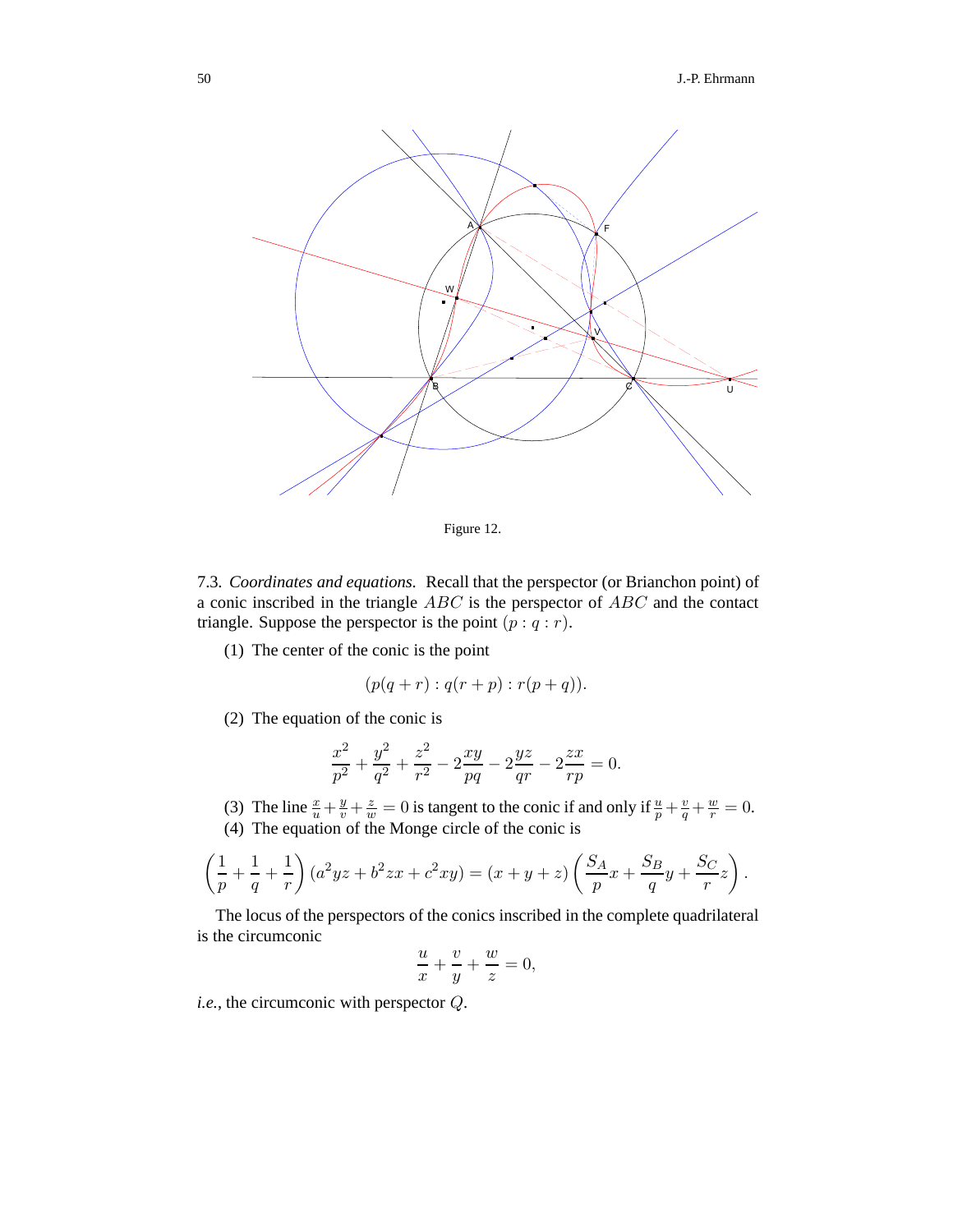7.4*. Inscribed parabola.*

**Proposition 13.** *The only parabola inscribed in the quadrilateral is the parabola with focus* <sup>F</sup> *and directrix the orthocentric line* <sup>R</sup> *.*



Figure 13

The perspector of the parabola has barycentric coordinates

$$
\left(\frac{1}{v-w}:\frac{1}{w-u}:\frac{1}{u-v}\right).
$$

This point is the isotomic conjugate of the infinite point of the Newton line. It is also the second common point (apart from the Steiner point  $S$  of triangle  $ABC$ ) of the line SF and the Steiner circum-ellipse.

If a line  $\ell'$  tangent to the parabola intersects the lines  $BC, CA, AB$  respectively at  $U'$ ,  $V'$ ,  $W'$ , we have

$$
(FU, FU') = (FV, FV') = (FW, FW') = (\ell, \ell').
$$

If four points P, Q, R, S lie respectively on the sidelines  $BC, CA, AB, \ell$  and verify

$$
(FP, BC) = (FQ, CA) = (FR, AB) = (FS, \ell),
$$

then these four points lie on the same line tangent to the parabola. This is a generalization of the pedal line.